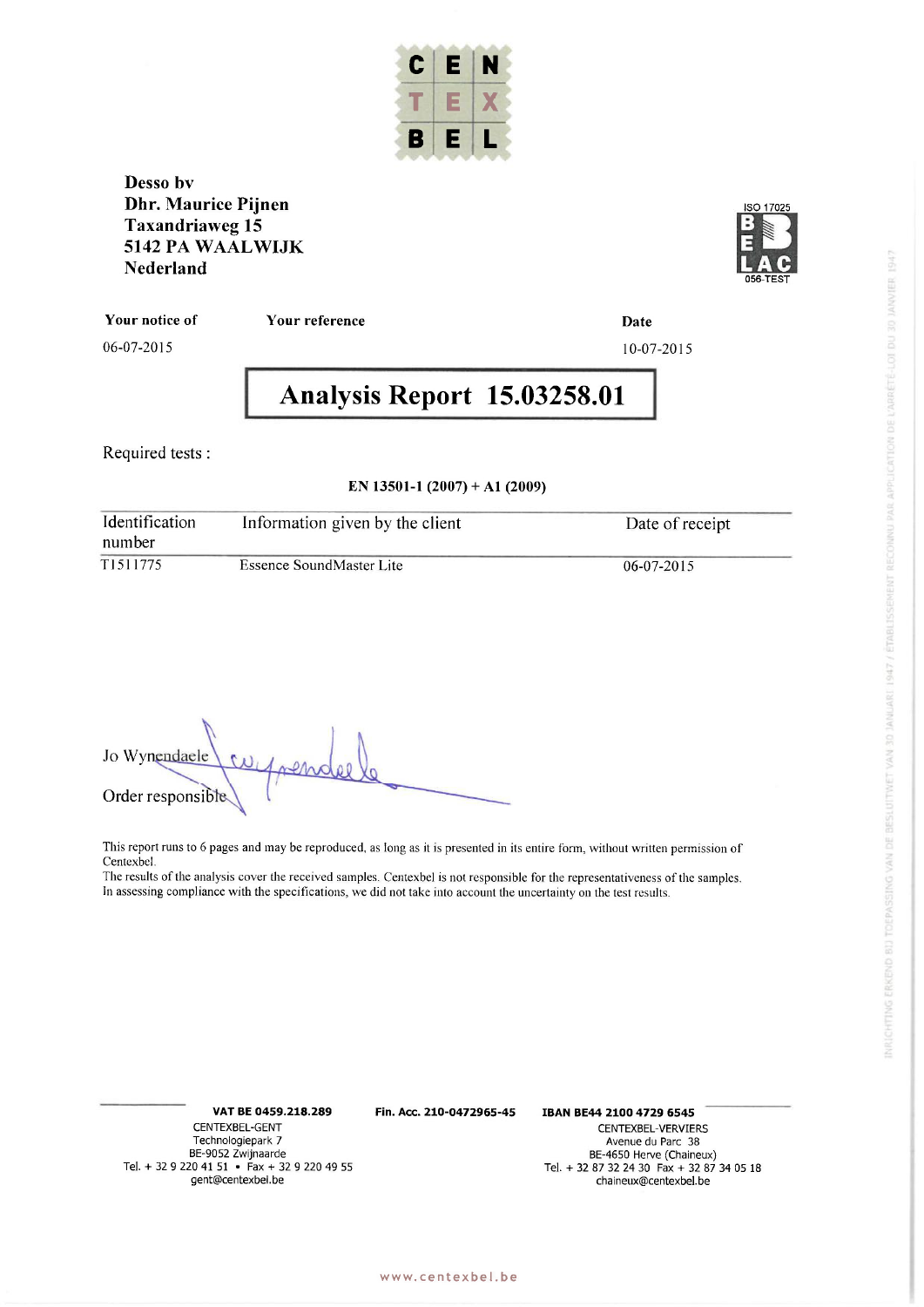

# **Reference : T151177 5 - Essenc e SoundMaste r Lit <sup>e</sup>**

# *Information given by the client*

| Product standard     | EN 13501-1 (2007) + A1 (2009) |
|----------------------|-------------------------------|
| FR treated           | no                            |
| FR-surface treatment | no                            |
| Type of manufacture  | Tufted                        |
| Use-surface          | PA <sub>6</sub>               |
| Substrate, support   | <b>PES</b>                    |
| Backing layer        | Desso SoundMaster® Lite       |
| Total mass           | 4300 g/m <sup>2</sup>         |
| Pile thickness       | $2.2 \text{ mm}$              |
| Total thickness      | $7.5 \text{ mm}$              |
| Surface structure    | Loop pile                     |
|                      |                               |

**Notified body No: 0493**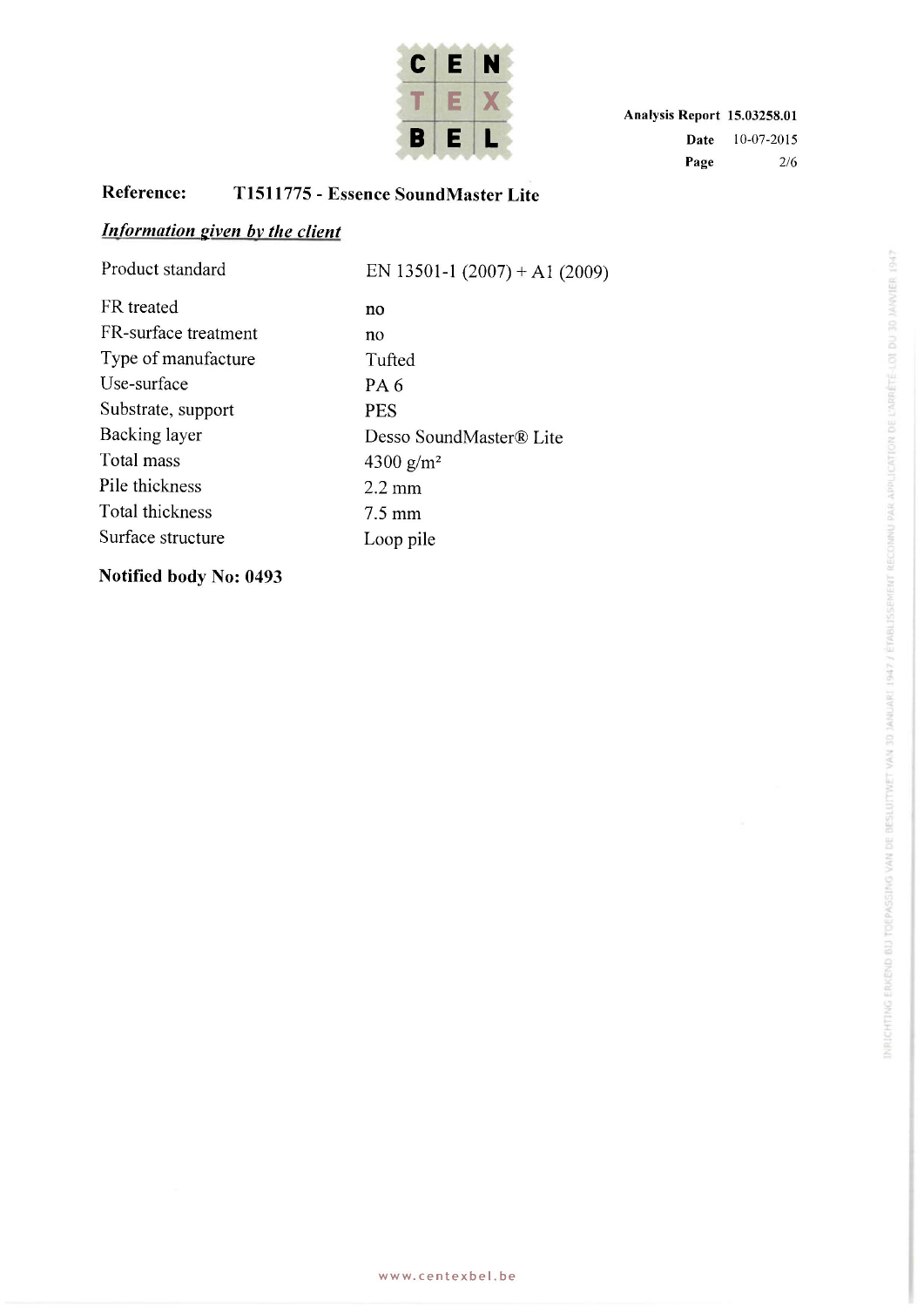

#### **Reference : T151177 5 - Essenc e SoundMaste r Lit <sup>e</sup>**

### *Reaction to fire tests - Ignitabilitv of building products subjected to direct impingement of flame - Single-flame source test*

Product standard EN 13501-1  $(2007) + A1 (2009)$ 

Classification of textile floor coverings in accordance with EN 14041 (2004) § 4.1.4

"The textile floor coverings listed in Table 2, in the end uses identified in the table, are

classified without further testing (CWFT) in the classes shown and do not require testing in respect of these end uses and classes".

#### **Tabl e 2 - Classe s o f reactio n t o fir e fo r textil e floo r coverings , classifie d withou t furthe r testin <sup>g</sup>**

| Floor covering type <sup>1</sup>                                               | <b>EN</b> product<br>standard | Class <sup>3</sup> Floorings |
|--------------------------------------------------------------------------------|-------------------------------|------------------------------|
| Non-FR machine-made wall-to-wall carpets and pile<br>carpet tiles <sup>2</sup> | EN 1307                       | $E_{fl}$                     |
| Non-FR needled textile floor coverings without pile <sup>2</sup>               | EN 1470                       | $E_{\rm fl}$                 |
| Non-FR needled textile floor coverings with pile <sup>2</sup>                  | EN 13297                      | $E_{\rm fl}$                 |

1) Floor covering glued or loose laid over a Class A2-s1, d0 substrate

<sup>2)</sup> Textile floor coverings having a total mass of max.  $4.8 \text{ kg/m}^2$ , a minimum pile thickness of 1,8 mm (ISO 1766) and

- a surface of 100% wool

- a surface of 80% wool or more  $-20%$  polyamide or less

- a surface of 80% wool or more  $-20\%$  polyamide/polyester or less
- a surface of 100% polyamide
- a surface of 100% polypropylene and if with SBR-foam backing, a total mass of

 $>$  0.780 kg/m<sup>2</sup>. All polypropylene carpets with other foam backings are excluded.

3 ) Class as provided for in Table 2 in the Annex to Decision 2000/147/EC.

#### **Classification Class E n**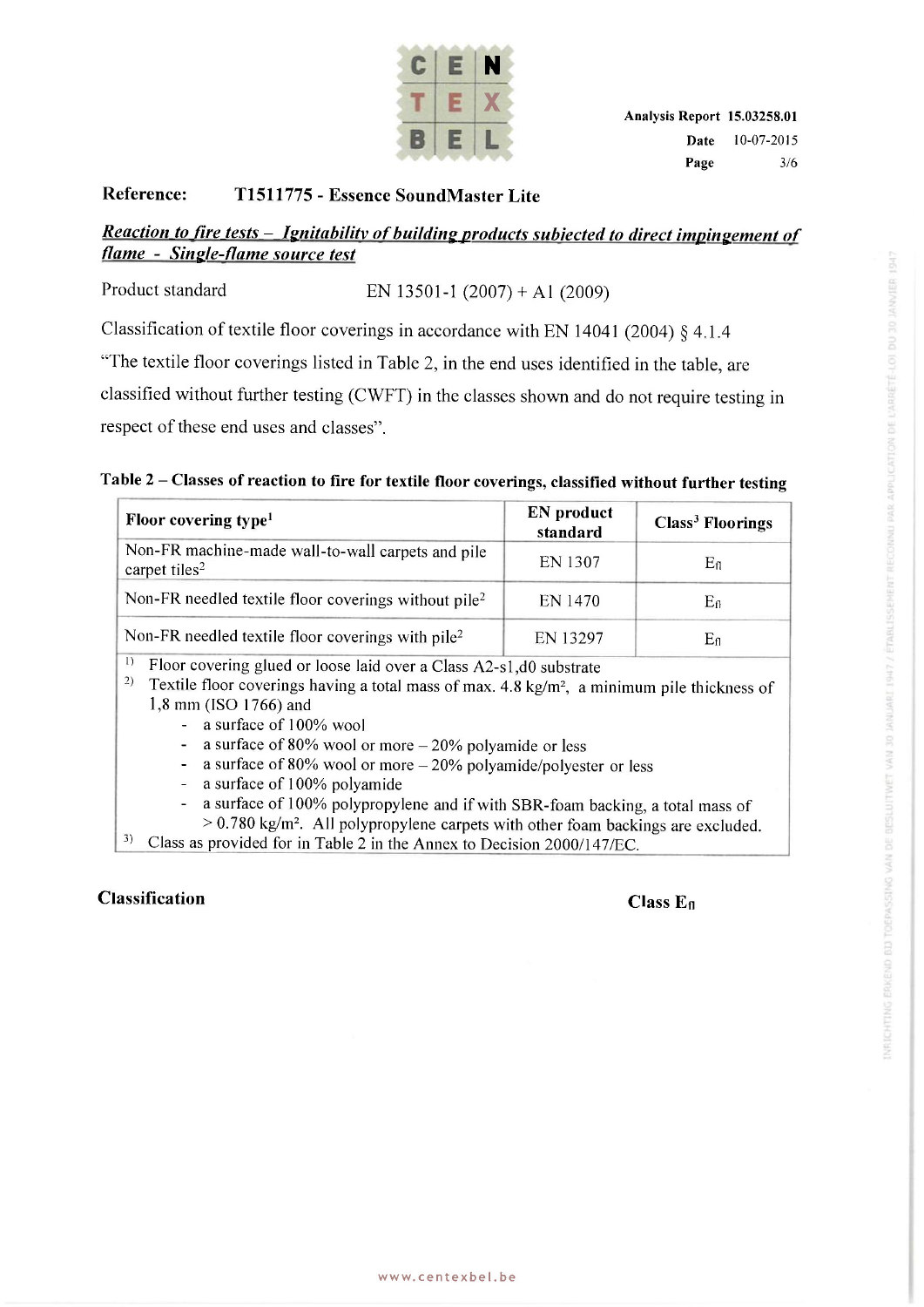

#### **Reference : T151177 5 - Essenc e SoundMaste r Lit <sup>e</sup>**

### *Reaction to fire tests for floorings - Determination of the burnins behaviour using a radiant heat source*

| Date of ending the test     | 09-07-2015                                         |
|-----------------------------|----------------------------------------------------|
| Standard used               | EN ISO 9239-1 (2010)                               |
| Product standard            | EN 13501-1 (2007) + A1 (2009)                      |
| Deviation from the standard | ×.                                                 |
| Conditioning                | $23^{\circ}$ C, relative humidity 50%              |
|                             | Minimum 14 days or until constant mass is achieved |

The test results relate to the behaviour of the test specimens of a product under the particular conditions of the test: they are not intended to be the sole criterion for assessing the potential fire hazard of the product in use.

#### **Test specimen**

| Substrate       | Fibre cement board - density $(1800 \pm 200)$ kg/m <sup>3</sup> |
|-----------------|-----------------------------------------------------------------|
| <b>Mounting</b> | Loose-laid                                                      |
| <b>Cleaning</b> | Specimens have not been cleaned                                 |
| Joint           | At $25 \text{ cm}$ and $75 \text{ cm}$                          |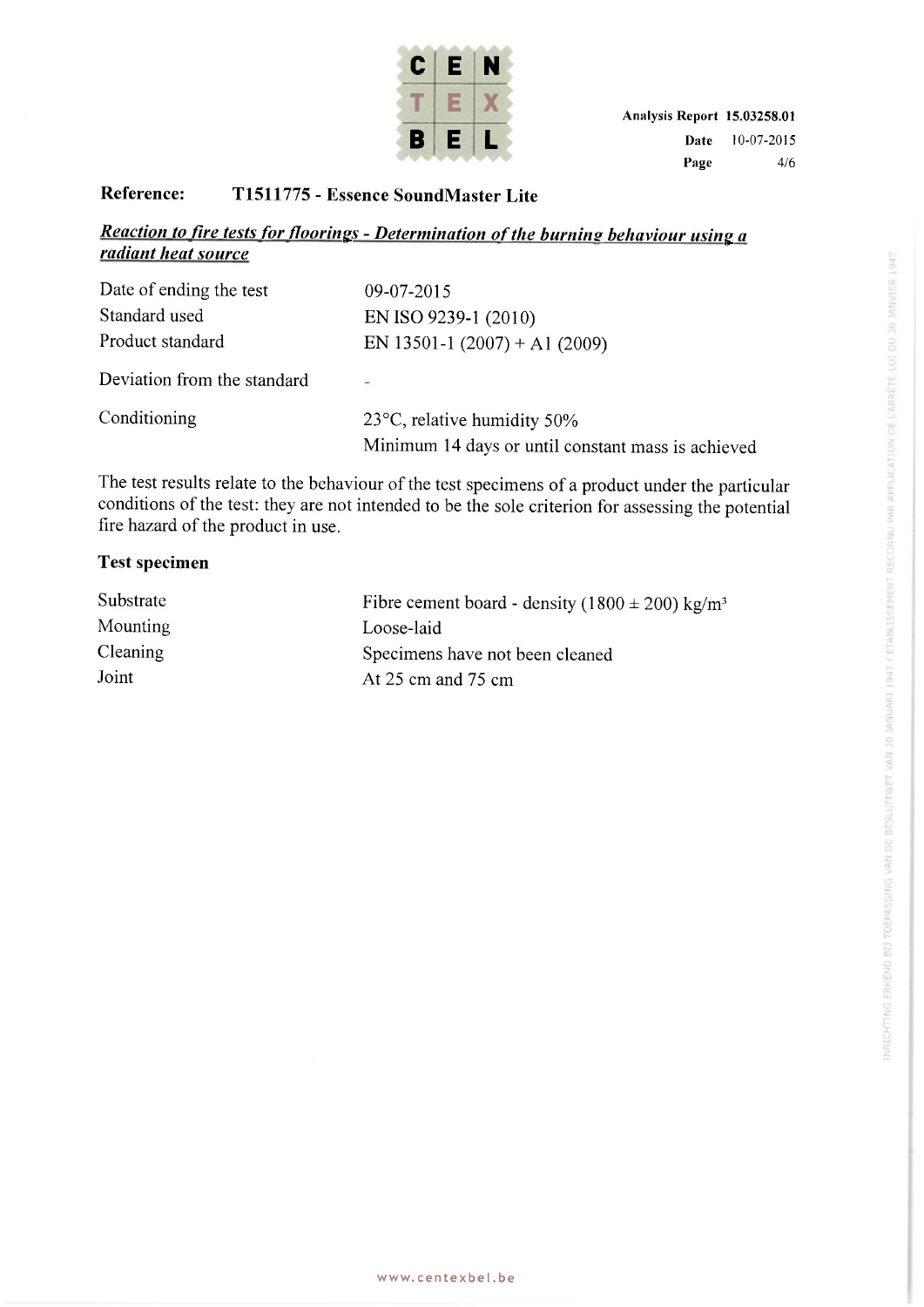

**Analysi s Repor t 15.03258.01 Date** 10-07-2015 **Page** 5/6

|         | Flame spread distance (cm) |        | <b>Flame</b> time | Heat<br>flux $*$               |          |
|---------|----------------------------|--------|-------------------|--------------------------------|----------|
|         | $10 \text{ min}$           | 20 min | $30 \text{ min}$  |                                | $kW/m^2$ |
| Length  |                            |        |                   |                                |          |
| #1      | 16                         | 16     | 16                | $12 \text{ min } 00 \text{ s}$ | 10.0     |
| Width   |                            |        |                   |                                |          |
| #1      | 17                         | 24     | 24                | $21 \text{ min } 15 \text{ s}$ | 8.5      |
| #2      | 19                         | 19     | 19                | $12 \text{ min } 00 \text{ s}$ | 9.5      |
| #3      | 23                         | 24     | 24                | $16 \text{ min } 05 \text{ s}$ | 8.5      |
| Average |                            |        |                   |                                | 8.8      |

\* Heat flux at the time of flame extinguishment or after a test duration of 30 minutes.

|                   | Fire classification in accordance with EN 13501-1 (2007) + A1 (2009) |                                                      |  |
|-------------------|----------------------------------------------------------------------|------------------------------------------------------|--|
| Class             | EN ISO 11925-2 or CWFT                                               | EN ISO 9239-1<br>(test duration = $30 \text{ min}$ ) |  |
| $B_{fl}$          | $\mathrm{E}_{\mathrm{fl}}$                                           | heat flux $\geq 8.0$ kW/m <sup>2</sup>               |  |
| $\mathrm{C_{fl}}$ | Eп                                                                   | heat flux $\geq$ 4.5 kW/m <sup>2</sup>               |  |
|                   |                                                                      | heat flux $\geq$ 3,0 kW/m <sup>2</sup>               |  |

# Smoke production: Light attenuation

|         | Maximum (%) | Total (%.min) |
|---------|-------------|---------------|
| Length  |             |               |
| #1      | 15          | 51            |
| Width   |             |               |
| #1      | 23          | 73            |
| #2      | 21          | 70            |
| #3      | 29          | 101           |
| Average |             | 81            |

| Additional classification in accordance with EN 13501-1 (2007) + A1 (2009) |  |  |
|----------------------------------------------------------------------------|--|--|
| smoke production $\leq 750\%$ min                                          |  |  |
| smoke production $> 750\%$ .min                                            |  |  |